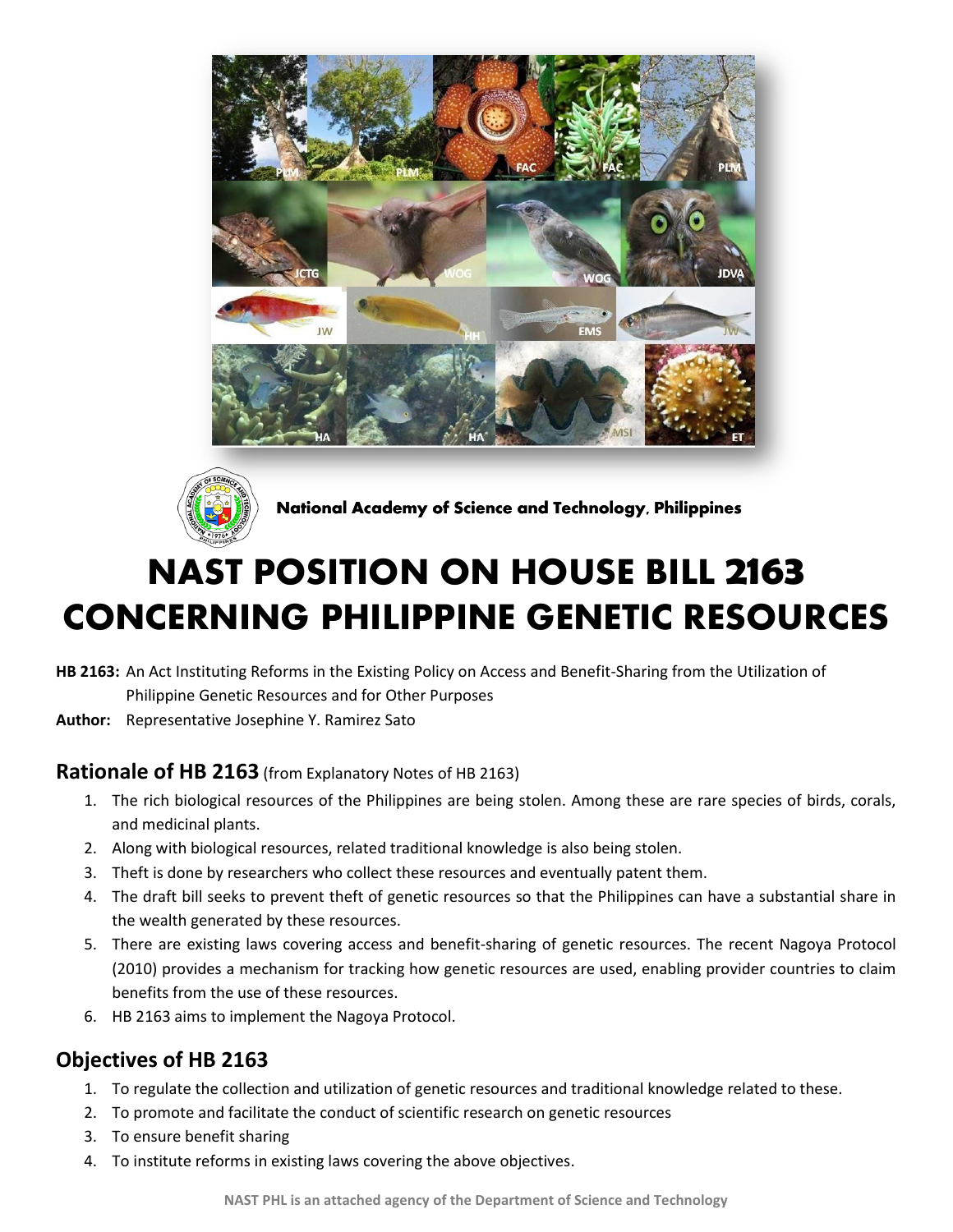HB 2163 aims to institute reforms in the existing policy on access and benefit sharing from the utilization of Philippine genetic resources and other purposes. Existing policies are found in EO 247 (1995), the Philippine Wildlife Act (2001), and the International Treaty on Plant Genetic Resources for Food and Agriculture (2004). The first two policies cover a wide range of living forms: plants, animals, microorganisms; terrestrial, aquatic, and presumably even those found in the air. The last one covers only agricultural crops. The laws cover not only genetic resources but also associated traditional knowledge.

We are concerned that the existing policies are already causing unnecessary strain on the limited resources of Filipino researchers, and effectively discouraging scientific studies. If reforms are to be instituted, it should be to make the policies less instead of more, restrictive. Regrettably, the bill makes it even more difficult for Filipino researchers and creates an elaborate bureaucracy and a system of penalties to make sure that the restrictions are effectively carried out. Among these is a provision making violation of the law a criminal act, and imposing a jail term.

Why did we pass the existing laws restricting access to and utilization of our genetic resources, in the first place?

The rationale lies in the Convention on Biological Diversity (1992), an international agreement ratified by the Philippines. This convention declared that genetic resources are "properties of the state"; as such, they are subject to state regulation. The existing national policies, including HB 2163, are meant for the Philippines to implement this agreement.

Before this agreement, genetic resources were considered a "property of humankind", like air and water, as a default practice, thus, they used to be freely accessible. Genetic resources moved freely across national boundaries and continents from antiquity. Indeed, in many cases, agricultural crops are now grown more extensively outside their center of origin and domestication. Among these are major agricultural crops in the Philippines such as rice (origin: Southern China), corn (origin: Mexico), coconut (origin: Indian and Pacific Ocean basins), camote (origin: South America), and animals such as water buffalo (carabao) (origin: India and China). If governments in early times enacted laws like we now want to enact, we will be paying China, Mexico, India, etc., royalties (benefitsharing) for the agricultural crops and domesticated animals we grow.

Indeed, genetic resources, being a property of humankind, draw support from tradition. This tradition is reinforced by recent knowledge about genomes that show that genes, the fundamental components of genetic resources, are widely shared across species. One can find genes of bacteria, plants, and animals in the human genome, for example. Not one species can claim ownership of genes in their natural state; not one country has the right to "own" them.

The principle of free sharing made it easy for present-day gene banks and botanical gardens to collect, maintain, and share their genetic resources. The Philippines' own gene banks contain many imported materials, collected before the restrictive laws were enacted. Without this effort, the world would have lost many valuable genetic materials. For example, traditional varieties of rice lost by agricultural practice in the Cordilleras were recently returned to Cordillera farmers with seed obtained from the International Rice Research Institute, which collected those years ago and maintained them in special facilities at Los Baños.

The principle of free sharing is justified on moral grounds because genetic resources are a legacy of more than 3 billion years of evolution and thousands of years of domestication. This process did not occur in only one territory, and domestication was not done by only one generation of farmers, as genetic materials moved through space and time without legal restrictions. They evolved long before people, countries, and laws came to be. As such, no one territory or generation of people should claim exclusive rights to genetic resources.

# **THE POSITION OF THE NATIONAL ACADEMY OF SCIENCE AND TECHNOLOGY (PHILIPPINES)**

NAST finds no valid national interest or moral justification for restricting the collection, and utilization of genetic resources. The Philippines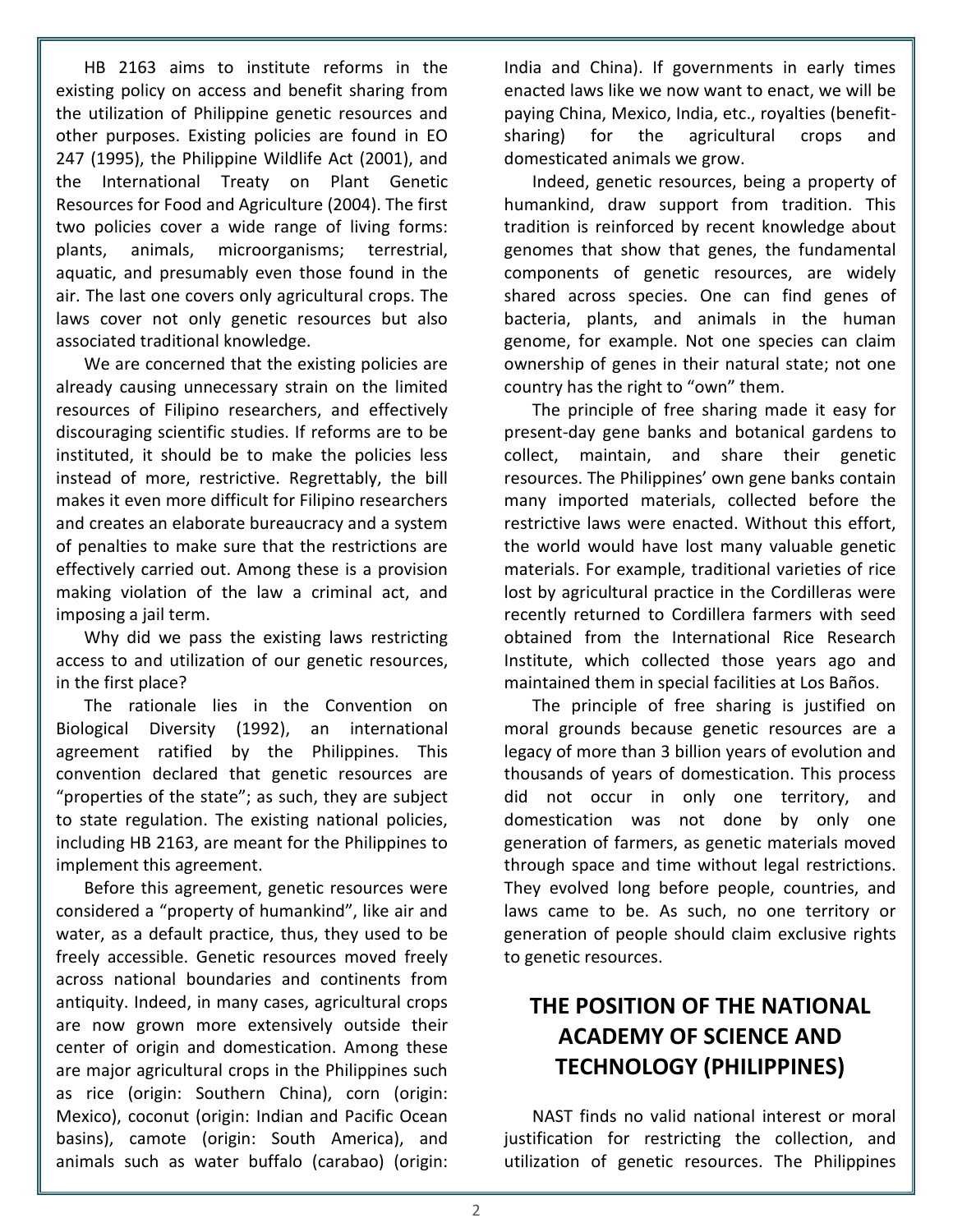should dissociate itself from the adverse provisions of the Convention on Biological Diversity, the treaty that served as the basis for the legal restrictions we now impose and take the needed steps to repeal existing policies based on this agreement. The Convention on Biological Diversity is based on the outdated assumption that genetic resources can be considered a property of the state.

If the purpose of the existing laws and HB2163 is to protect our genetic resources from "biopiracy", as the draft bill states, the laws are not necessary. Biopiracy occurs if one party prevents another from using his own genetic resource. Patenting usually does this. But all patent laws respect the integrity of indigenous genetic materials. Traditional varieties of plants, for example, cannot be patented. In the same manner, traditional knowledge cannot be stolen because it cannot be patented.

Genetic resources and traditional knowledge can be lost, however, if not used. Indeed, we are probably losing hundreds of them every minute through deforestation, urbanization, and unsound agricultural and fishery practices. Free sharing makes it easier to conserve, use, and build on, genetic resources and traditional knowledge. The whole edifice of science is built on accumulating, improving, and sharing foundations of knowledge. If some foundations are restricted, science will suffer.

Genetic resources are unlike other forms of natural resources such as minerals and oil. If one takes out 1 kg of gold from the country, we will be poorer by one kg of gold. If one takes out one kg of the seed of rice, he may eventually be able to feed more people by propagating it and distributing to farmers, but the Philippines will not be poorer because of it unless the Philippines stop propagating this variety of rice. Thus, we should use our own genetic resources if we want to continue to benefit from it.

Yet the law is precisely making it difficult for Filipinos to access and use their own genetic resources through the existing policies that HB 2163 wants to be more restrictive. The laws ostensibly target citizens and institutions of other countries, which have historically collected and benefited from Philippine genetic resources. The laws seek to make it more difficult for them to

collect more. In practice, it is the Filipinos who suffer because they do not have the resources needed to comply with the provisions of the law. Regulatory bodies can easily monitor and regulate the work of Filipinos in the Philippines, but not work done in other countries. Thus, it is the Filipino who bear the brunt of complying with the law. In any case, a lot of our commercially useful genetic resources are already in the hands of foreign institutions, simply because they were able to collect these before restrictions were imposed.

## **RECOMMENDATIONS**

- 1. The proposed bill should be withdrawn. Instead, we should repeal or amend the existing laws that make it difficult for Filipinos to use their own genetic resources. These laws are not necessary, are burdensome, and practically unenforceable.
- 2. The following specific provisions of existing laws and House Bill 2163, should be reviewed/repealed:
	- a. Prior informed consent (in existing laws). This is to be obtained from the community, which presumably "owns" the resource. Requirements: inform and seek approval of the community about the study being conducted. Lots of paperwork and signatures; money for travel, meetings, even before the first step in research is done. *We have exhaustively argued that no person, community or nation can claim ownership of genetic resources in their natural state, as these are properties of humankind.*
	- b. Tracking and monitoring the utilization of genetic resources. Checkpoints are to be established "at any stage of research, development, innovation, precommercialization, and commercialization of the genetic resources and its derivatives…"
	- c. Requirement: More paperwork, elaborate bureaucracy, taking precious time and financial resources of scientists and the government bureaucracy away from productive work. *There are existing*